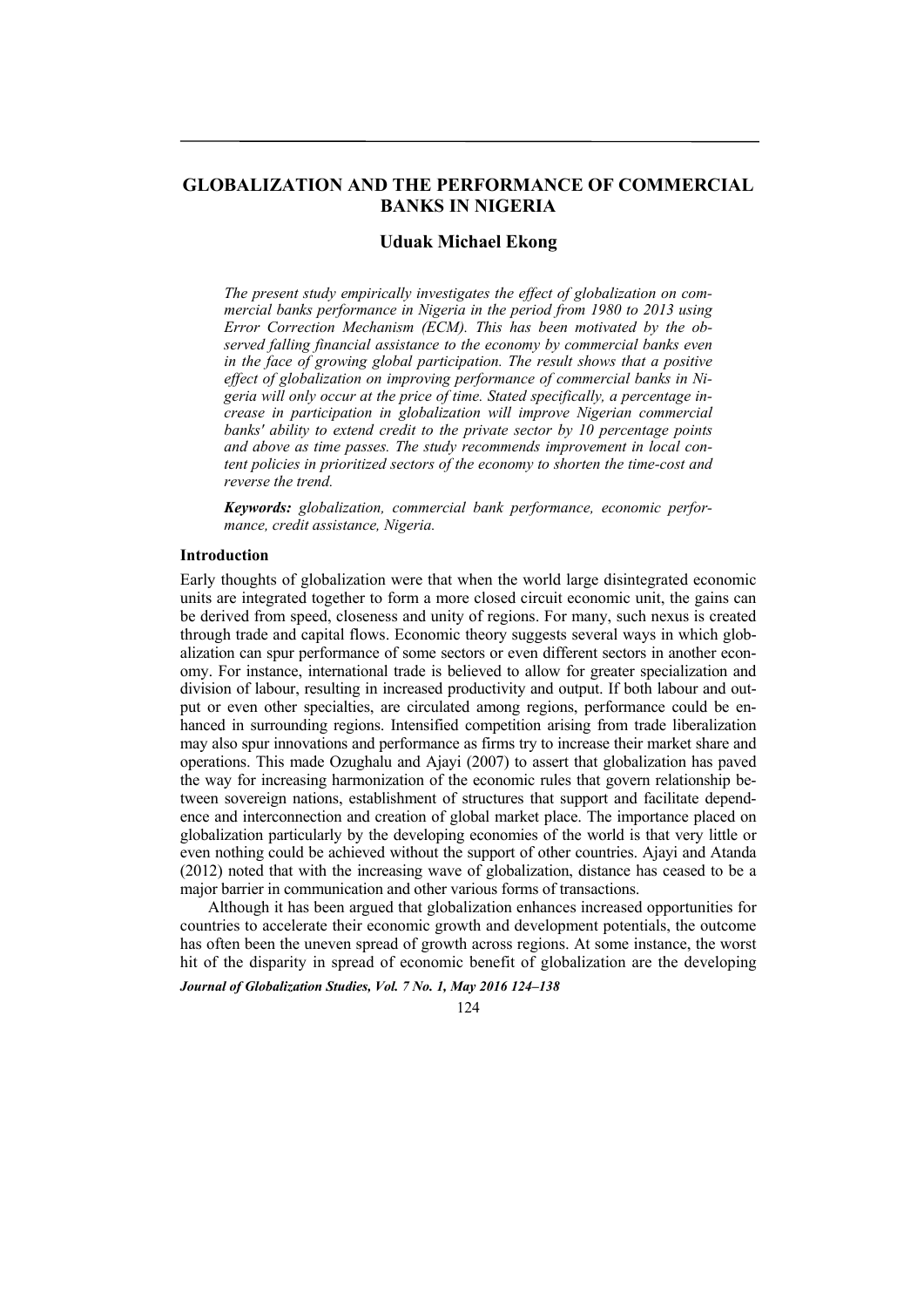economies like Nigeria. The factor accounting for such disparity is the differences in resource endowment and location of a country that may hinder its integration into the global market. Thus, this probability exists for many countries to face.

Given the foregoing, it is necessary to examine the performance of commercial banks in Nigeria to determine which side of the coin they belong. Banks perform a lot of statutory work to deepen a country's financial system or promote economic growth and development. Commercial bank performance is the accomplishment of a given bank function measured against preset banking standard of service delivery. Bank performance is deemed to be the fulfillment of financial rules and obligation of delivering value returns on shareholders wealth on the one hand and servicing the financial needs of the entire economy on the other, in a manner that releases the bank(s) from all liabilities. More generally, this is often done by performing two kinds of functions – microfunctions and macro-functions.

The micro-functions include but are not limited to collection of deposit, credit extensions, receiving interest, creation of medium of exchange, issuing of cheque, circulation of money; whereas in the macro-functions the activities like capital formation, contribution to economic development, transmission of money, and support of the industrial development may be considered. The combination of these two broad functions is taken into account when analyzing the bank performance around the world.

Over the years in Nigeria, economic literature pays a great deal of attention to globalization and economy with little or no emphasis on the performance of commercial banks in credit allocation. This is where this exercise finds a place in the literature.

### **2. Literature Review**

#### **2.1. Theoretical Issues**

There are growing concerns that globalization affects economic growth and development and by extension the performances of some sectors of the economy like the banking system. In fact, the core of financial globalization and financial integration is achieved through the banking system of which the commercial banks are the pivot. According to Nwokoma (2004), a simple nexus of globalization and the economy can be represented as follows (Fig. 1).



**Fig. 1.**

*Source:* Adopted and modified from Nwokoma 2004.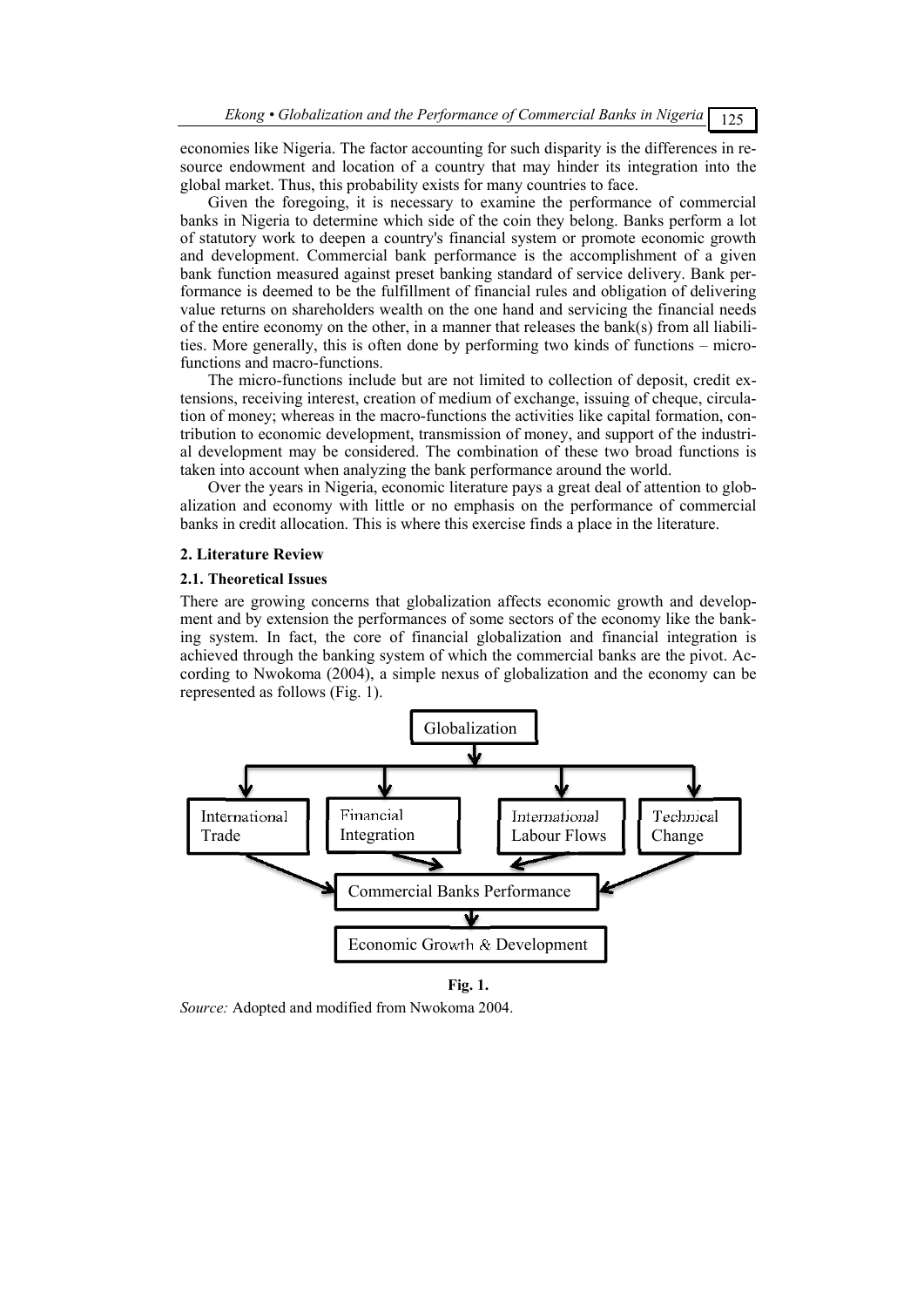It is interesting to note that payment flows from other facets of globalization are facilitated by the performance of the Commercial banking system to influences growth and development. Confirming this position, UNCTAD 2003 asserts that globalization process has turned the financial world environment into the one which steadily allows indigenes to make cross border investment with little restrictions and equally allowing entities from other countries to invest in the domestic economy of other countries and transfer the proceeds without restrictions. This ultimately affects growth as shown in Fig. 1 above.

Given the perceived influence of globalization, many scholars and research institutions have attempted a quantitative measure of dynamics of globalization. The Globalisation Index by Centre for the Study of Globalisation and Regionalisation (CSGR) and the *Konjunkturforschungsstelle* (KOF) Index of Globalization both measure how globalized a country is basing on economic, social, and political measurements. The A. T. Kearney study also considers these factors but adds technology as a criterion to identify which countries are globalizing and which ones are not. This method is useful for determining a country's ranking but is otherwise limited, as it does not take into account the way the policy decisions are impacted by globalization and vice versa. While some indices provide a comprehensive review of one aspect (which is the case with the Torben Andersen and Tryggvi Thor Herbertsson index), it limits the measurement of globalization to one sector, therefore rendering it only partially valid, as multiple factors contribute to the development of state policy. Finally, the Randy Kluver and Wayne Fu Index looks at the phenomenon of cultural globalization. Again, by limiting the scope of measurement, one cannot gauge a clear picture of a policy position at any given time on any given issue (Al-Rodhan, Stoudmann, and Herd 2006). More recently, the Geneva Centre for Security Policy (GCPS) has proposed a measure of globalization that considers the impact and responses from surrounding regions just to account for stability in the global economy.

Fig. 2 provides the globalization index for Nigeria for the period from 1987 to 2015. As shown in Fig. 2, political globalization flourished significantly over the years. Not minding the political challenges the country have experienced during the period. Economic globalization has suffered most of the shocks particularly between 2001 and 2004 when the country was adjusting to early years of economic democratization, forcing the overall index to decline. As the index shows, social globalization is not given adequate attention in Nigeria. Fig. 2 also shows that the periods leading to elections reduce global participation in general activities in the country as all the indices have fallen in years following 2013 except the political one itself. How well these influences affect the performance of commercial banks in Nigeria will be shown.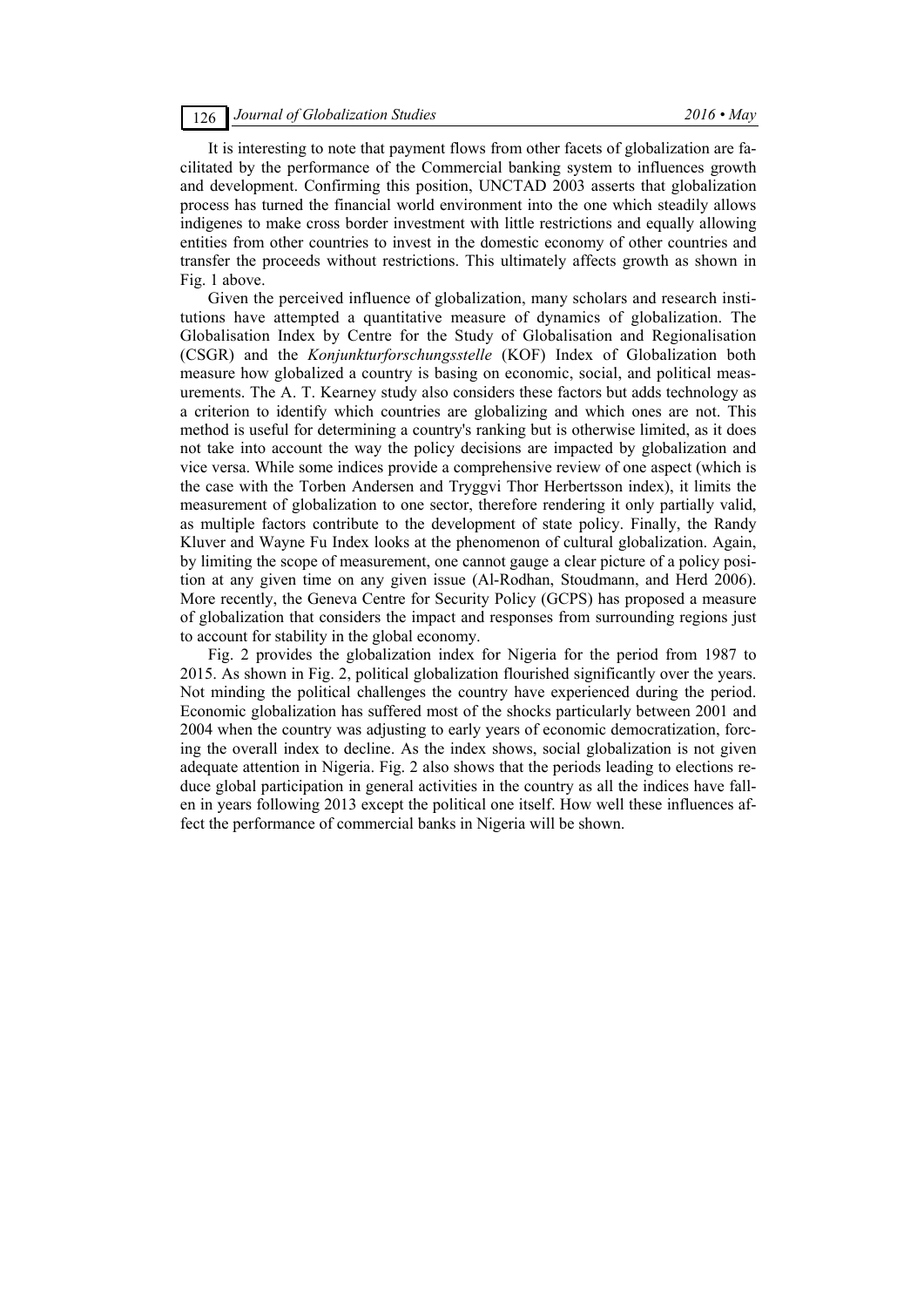

**Fig. 2.** Nigeria's growth in globalization, 1987–2015

*Source:* the author's studies.

# **2.2. Globalization and Commercial Banks Performance**

Fig. 3 shows the percentage growth of globalization and credit allocation by the commercial banking system in the period from 1987 to 2015. The figure reveals interesting points concerning the globalization / commercial banks performance nexus. Commercial banks performed poorly in credit allocation between 1987 and 2014. Beginning from 1987, credit allocation by commercial banks in the globalized era declined from 20.8 per cent to 13.2 per cent in 1990, whereas globalization grows from 18.7 per cent to 24.7 per cent in the same period. From 1991 credit allocation grew from 13.5 per cent to 16.8 per cent in 1994, and fell gradually to a single digit of 9.6 per cent in 1996. The trend of growth in credit allocation by commercial banks to the economy only witnessed a progressive growth from 13.4 per cent in 2004 to an all-time peak of 41.3 per cent in 2009, before falling sharply to 22.3 per cent in 2013.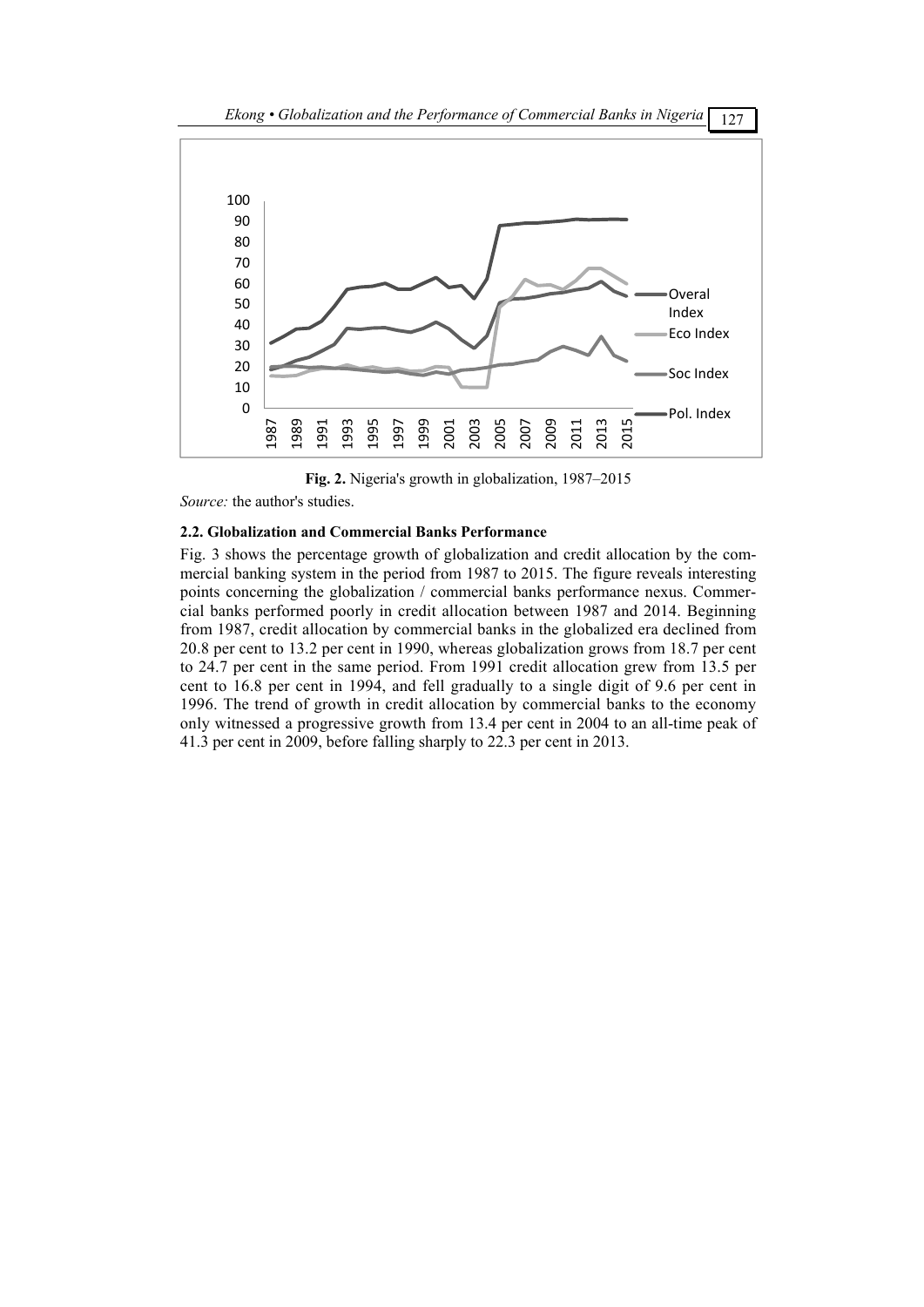

**Fig. 3.** Nigeria: Globalization and Commercial Bank Performance *Source:* the author's studies.

Within the period under review, globalization grows extensively over and above commercial banks performance. Thus, commercial banks performance lagged behind globalization in development process. This is attributed in part to weakening economic globalization for most of the years. Economic globalization fell from 20.2 per cent in 2000 to an all-time low value of 10.1 per cent in 2004. Economic globalization retarded commercial banks performance in credit assistance to the real economy so much so that real growth of the economy fell from 5.3 per cent in 2000 to as low as 3.8 per cent in 2003.

# **2.3. Empirical Relationship between Globalization and Commercial Banks Performance in Nigeria**

As pointed out earlier, many studies have paid attention to the effect of globalization on the growth of economies in the world, (*e.g.,* Verter and Osakwe 2015; Uma and Obidike 2013; Ajayi and Atanda 2012; Adams 2010) with little or no recourse to how commercial banks may be affected. However, there are traces of the effect of globalization on commercial banks performance.

In their study, Lozane-Vivas, Pastor, and Pastor (2002) examine the performance of a sample of banks in ten European countries, and conclude that country-specific environmental conditions exert a significant influence on the performance of each country's banking industry than globalization. Ajilore (2005) applied co-integration and associated error correction procedure on quarterly data in Nigeria from 1986 to 2000 and found that the surge in foreign private capital inflow that occasioned the opening of the country's capital account had positively impacted on the growth performance in Nigeria.

Goyal (2006) carried out a study on the impact of globalization on developing countries with special reference to India. He discovered that globalization in India had a favourable impact on the banking industry and overall growth rate of the economy. The growth rate was as low as 3 per cent in 1970, but almost doubled to 5.9 per cent in the eighties as a result of globalization. Ogunleye (2008) notes that if such liberalization allows for external influences, a long run relationship could be established in economic growth, output volatility, and consumption volatility.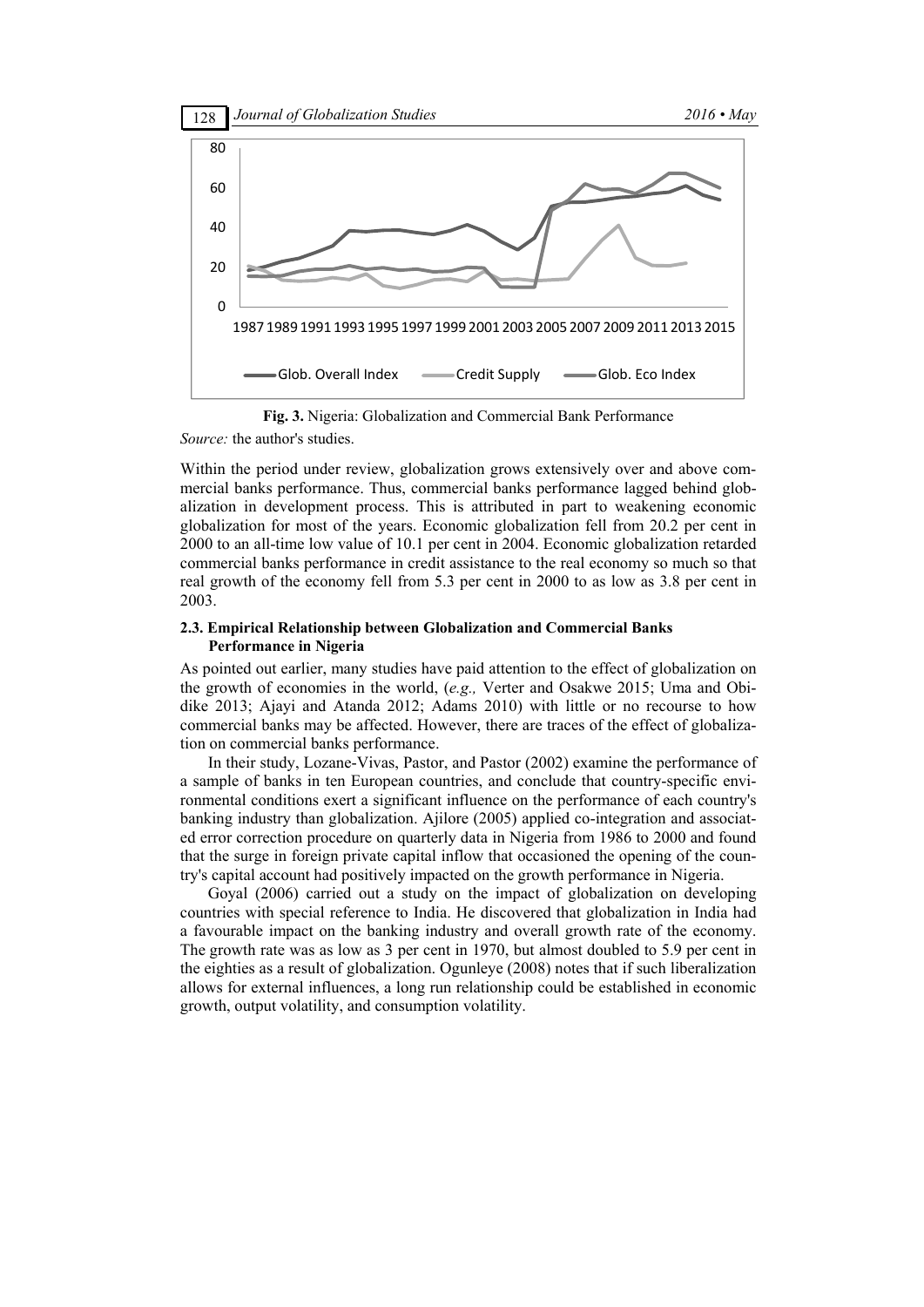Adegbite and Adetiloye (2013) investigated the relationship between financial globalization and domestic private investment with Nigeria on the focus. In their study both descriptive and econometric analyses were employed over the data for the period from 1970 to 2007. Their result shows that financial globalization effect was marginal in the economy. They recommend a greater need for autonomous investment to crowd in other investments by implementing policies that encourage investment in the economy, pointing out that the situation may not improve until there is a proactive and deliberate action from the government to improve investment, especially of infrastructure, in the economy.

Osamor, Akinlabi, and Osamor (2013) applied panel regression on panel data from Nigerian commercial banks from 2005 to 2010 to examine their performance. The period conforms to the banking sector reforms of consolidation and further liberalization of the sector. The study reveals that foreign private investment, foreign trade and exchange rate positively and significantly affected the profit after tax of Nigerian commercial banks, but the magnitude of such effect was indeterminable due to variations on data for performance measure of the banks under study.

Using the primary data set, Mamman and Baydoun (n.d.) examine the meaning of globalization in Nigeria and how it affects the managers of banks in the conduct of business. The study was carried out using a sample of 204 professionals and managers from a commercial bank. The sample included directors (2 per cent), senior managers (9.3 per cent) and middle managers (54.9 per cent), as well as professionals, namely, accountants and lawyers (33.8 per cent). Respondents were asked to indicate the extent of their agreement to the statements designed to investigate the meaning of globalization from their own point of view as the Nigerians. The study found out that a majority (60.3 per cent) did not view globalization as free movement of labour. This means they consider globalization as restricted with respect to the movement of capital and goods, while a significant minority (27.4 per cent) believes in free movement of labour. What is very clear and emphatic from the study is that the sample sees globalization symbolizing the integration of Nigeria into the international economy in the order (89.2 per cent). There is also some evidence that a significant number (48.5 per cent) believe that globalization has selfish connotations. Overall, it appears globalization benefit the managers after reforms.

#### **3. Methodology**

The present study adopts a modified version of Adegbite and Adetiloye (2013) model of financial globalization and domestic investment specified as:

$$
CR^*_{t} = F(TOP_t, ODA_t, EXCR_t, INFL_t, RGBP_t, Glob_t, RR_t)
$$
 (1)

where  $CR^*$  is the ratio of Credit Supply to Private Sector to GDP used to captured credit availability to the Nigerian economy and hence the Performance of Commercial Banks;  $TOP<sub>t</sub>$  is the index of trade openness proxied by the ratio of imports plus exports to nominal GDP. Trade openness is a measure of the degree to which the banking system is able to intermediate funds across borders through their trade and investment decisions. Some studies have been tempted to use this as a proxy of globalization (*e.g.*, Uma and Obidike 2013);  $ODA_t$  is an index of Official Development Assistance to the country measured by the growth rate of  $ODA$ ;  $EXCR<sub>t</sub>$  is exchange rate, and gauges the price of cross border globalization in Nigeria; *RR* is real interest rate and captures the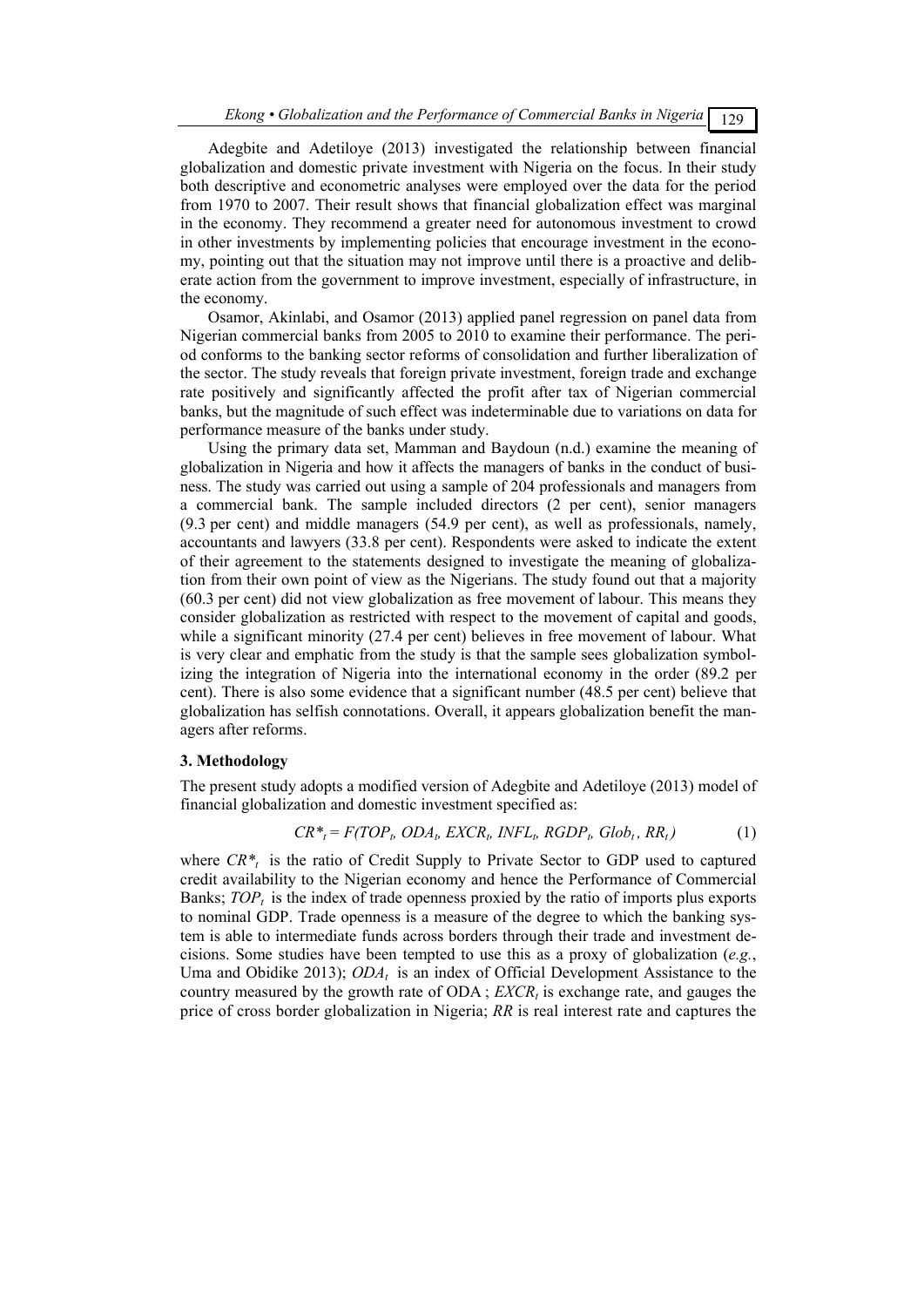price of benefiting from Commercial Banks Performance in the globalized period by the private economy;  $Glob_t$  is globalization index and captures the policies pre- and post- globalization effect in Nigeria such as SAP;  $\epsilon_i$  is error term.

Transforming Equation (1) into an Error Correction Model yields

$$
\Delta CR^*_{t} = \theta_0 + \theta_1 \Delta GDUM_t + \theta_{2i} \Sigma \Delta CR_{t-i} + \theta_{3i} \Sigma \Delta GDUM_{t-i} + \theta_4 ECM_{t-1} + \mathcal{E}
$$
 (2)

where  $\Delta$  indicates the first difference of the series;  $\theta$ <sub>*s*</sub> are the parameters to be estimated; *i* is the number of lags included in the difference of both the dependent and the independent variables;  $\overline{ECM}_{t-1}$  is the lagged error term;  $GDUM$  is all the explanatory variables in the system; *t* is time period; and  $\epsilon$  is white noise error term.

Our prediagnostic test of unit root followed the augmented dickey fuller, specified as

$$
\Delta y = \alpha + \eta y_{t-l} + \lambda \Delta y_{t-l} + e_p \tag{3}
$$

where *y* denotes the variable of interest. Under the null hypothesis that H<sub>0</sub> :  $\eta = 0$ , against the alternative H<sub>1</sub> :  $\eta$  < 0, at 5 per cent level of significance, it was decided that our variables follow a steady AR process. A Johansen co-integration test was used to establish the trend relationship.

The data for the study was sourced from CBN statistical bulletin (various issues), World Bank country data for Nigeria and KOF index of globalization for Nigeria.

# **4. Analysis of the Effect of Globalization on Credit Allocation to the Economy by the Commercial Banks in Nigeria**

Our model selection criterion is presented in Table 1. Here, the linear specification of the relationship reveals an interesting and significant relationship between the variables and has been selected for the analysis.

*Table 1* 

### **Long Run Estimation of Model Three Using Different Functional Forms Dependent Variable CR\***

| Variables         | Linear         | Double Log   | Semi-Log      | Exponential  |
|-------------------|----------------|--------------|---------------|--------------|
| Constant          | 24.2557***     | $-0.623223$  | $-39.9359$    | 2.9988***    |
|                   | (6.1569)       | $(-0.6366)$  | $(-1.9742)$   | (12.5569)    |
| $TOP_t$           | $-0.148992**$  | $-0.270815$  | $-4.79811$    | $-0.565212$  |
|                   | $(-2.2886)$    | $(-1.2626)$  | $(-1.2092)$   | $(-1.3717)$  |
| $ODA_t$           | $-0.0052686**$ | $-0.02149$   | 0.0532046     | $-3.92023**$ |
|                   | $(-2.4326)$    | $(-0.3830)$  | (0.0536)      | $(-2.1301)$  |
| $EXCR_{t}$        | $0.0626229**$  | $-0.35520**$ | $-5.38999$ ** | 0.00102      |
|                   | (2.1722)       | $(-2.6742)$  | $(-2.7213)$   | (0.7347)     |
| INFL <sub>t</sub> | $-0.379041$    | $-0.00474$   | $-1.01723$    | $-0.01811$   |
|                   | $(-1.6185)$    | $(-0.0260)$  | $(-0.3211)$   | $(-1.4040)$  |
| $RGDP_t$          | $-0.437663***$ | 0.304857***  | 4.72458***    | 1.61208**    |
|                   | $(-4.8276)$    | (3.1373)     | (3.0787)      | (2.1155)     |
| $Glob_{t}$        | $10.0721***$   | 0.547531     | 7.64003       | 0.566397**   |
|                   | (2.9871)       | (1.2543)     | (1.0804)      | (2.6294)     |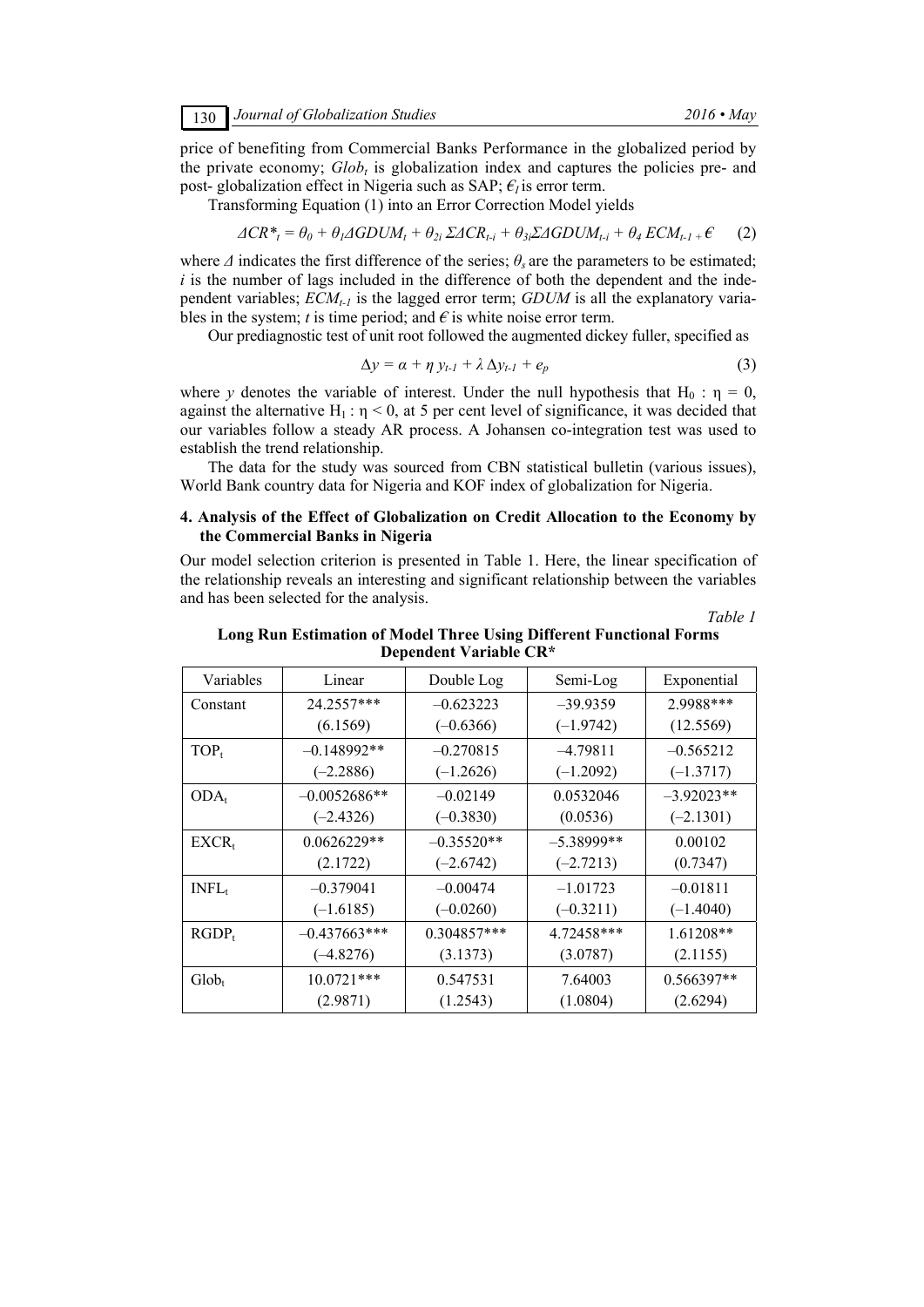*Ekong • Globalization and the Performance of Commercial Banks in Nigeria*  $\boxed{131}$ 

| $RR_{t}$       | $-0.393744$ | 0.00835  | 1.00031  | $-0.018597$ |
|----------------|-------------|----------|----------|-------------|
|                | $(-1.7483)$ | (0.0549) | (0.3660) | $(-1.5045)$ |
| $R^2$          | 0.3834      | 0.4120   | 0.3483   | 0.4739      |
| Adjusted $R^2$ | 0.2601      | 0.2945   | 0.2180   | 0.35006     |
| AIC            | 285.7688    | 41.57858 | 288.1475 | 38.80222    |
| <b>SIC</b>     | 299.8584    | 55.66818 | 302.2371 | 54.65302    |
| $P-value(F)$   | 0.000050    | 0.011532 | 0.112395 | 0.000000    |
| DW             | 0.849025    | 0.702372 | 0.760436 | 0.750806    |
| Hannan-Ouinn   | 290.9646    | 46.77439 | 293.3433 | 44.64750    |

*Table 1 continued* 

*Table 2* 

*Note:* \*\*\*, \*\* represents significance at 1 and 5 per cent respectively. Figures in brackets are *t*-ratios.

*Source:* author's study.

The results of the Unit Root test and the order of integration of the variables are presented in Table 2.

| Variables         | ADF<br>at level | ADF at<br>$1st$ diff. | Mckinnon<br>Critical<br>Value $(5 \%)$ | P-value | Order of<br>Integration |
|-------------------|-----------------|-----------------------|----------------------------------------|---------|-------------------------|
| $RGDP_t$          | $-2.569221$     | $-5.056360$           | $-3.610453$                            | 0.0002  | 1(1)                    |
| $ODA_t$           | $-3.558139$     | $-7.289303$           | $-3.605593$                            | 0.0000  | 1(1)                    |
| $EXCR_t$          | 0.437106        | $-5.548944$           | $-3.600987$                            | 0.0000  | 1(1)                    |
| $CR_t^*$          | $-2.228267$     | $-5.303520$           | $-3.610453$                            | 0.0002  | 1(1)                    |
| INFL <sub>t</sub> | $-3.417152$     | $-6.340955$           | $-3.605593$                            | 0.0000  | 1(1)                    |
| $RR_t$            | $-3.603298$     |                       | $-3.596616$                            | 0.0098  | 1(0)                    |
| $Glob_t$          | $-1.284832$     | $-6.403124$           | $-3.600987$                            | 0.0000  | 1(1)                    |
| $TOP_t$           | $-1.912303$     | $-6.060719$           | $-3.600987$                            | 0.0000  | 1(1)                    |

# **Unit Root Test**

*Note:* \*\* indicates significance at 10 per cent.

*Source:* author's calculations.

The results presented in Table 2 show that all the variables are non-stationary at level form except for Real Interest rate since their ADF values are less than the critical values at 5 per cent (for which the study adopt). The null hypothesis of unit root was accepted for all the variables at level (except for Real Interest rate (RR) which was stationary at level) but was rejected at  $1<sup>st</sup>$  difference and rather accepts the alternative hypothesis that the variables are all stationary. Thus, we conclude that the variables under investigation are integrated of order one (*i.e.* I (1)) except for Real Interest rate (RR) which was 1 (0)). Since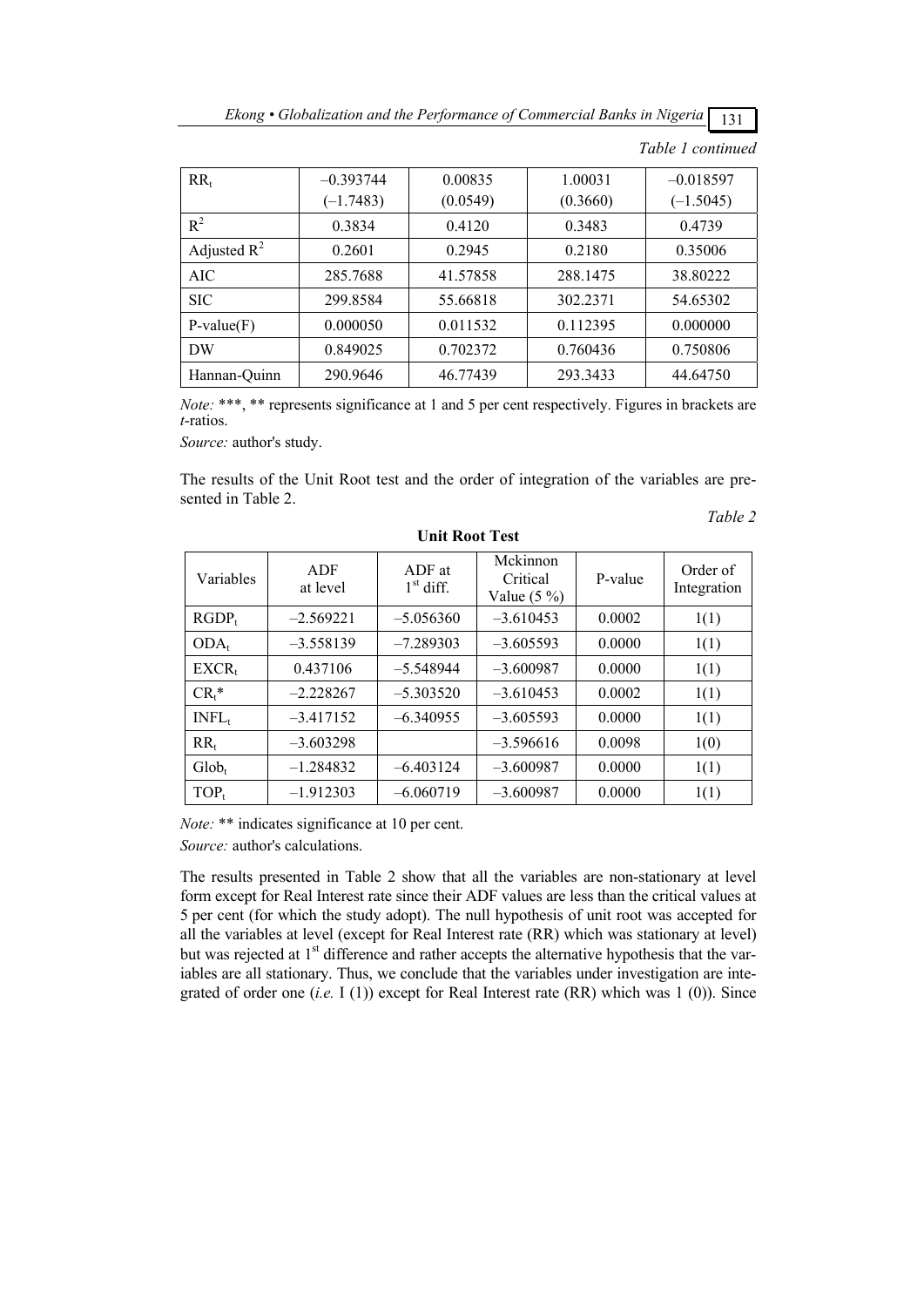the variables are integrated, we therefore, examine the co-integrating relationship of the variables using Johansen co-integration procedure. The result is presented in Table 3.

*Table 3* 

| Hyp. No<br>of $CE(s)$ | Eigen<br>value | Trace<br><b>Statistics</b> | 0.05<br>Critical<br>Value | Max-Eigen<br><b>Statistic</b> | 0.005 Critical<br>Value |
|-----------------------|----------------|----------------------------|---------------------------|-------------------------------|-------------------------|
| None <sup>*</sup>     | 0.796474       | 216.424*                   | 159.5297                  | 65.27047 *                    | 52.36261                |
| At most $1*$          | 0.742011       | $151.1543*$                | 125.6154                  | 55.54838*                     | 46.23142                |
| At most $2^*$         | 0.657660       | 95.60595                   | 95.75366                  | 43.94995 *                    | 40.07757                |
| At most 3             | 0.464896       | 51.65599                   | 69.81889                  | 25.63707                      | 33.87687                |
| At most 4             | 0.251651       | 26.01893                   | 47.85613                  | 11.88529                      | 27.58434                |
| At most 5             | 0.213341       | 14.13363                   | 29.79707                  | 9.838393                      | 21.13162                |
| At most 6             | 0.097959       | 4.295241                   | 15.49471                  | 4.226930                      | 14.26460                |
| At most 7             | 0.001665       | 0.068311                   | 3.841466                  | 0.068311                      | 3.841466                |

Johansen Co-integration Test Result between CR<sub>t</sub>\*, TOP<sub>t</sub>, ODA<sub>t</sub>, EXCR<sub>t</sub>, INFL<sub>t</sub>,  $RGDP_t$ ,  $Glob_t$ , and  $RR_t$ 

*Note:* \* denotes rejection of the hypothesis at the 0.05 level. Trace test indicates the presence of two co-integrating equations and Max-Eigen value indicates the existence of three co-integrating equations at 0.05 level.

*Source:* the author's studies.

From Table 3 the trace test statistic indicates the existence of at least two co-integrating equations, while the Max-Eigen test statistic indicates the presence of at least three cointegrating equations both at five-percent level of significance which implies that there may be lasting co-integration of globalization and the ability of Commercial Banks in Nigeria to extend credit facilities to the economy. It will further show the effectiveness of the Nigerian banking system to key into International Financial Inclusion currently being popularized in some quotas. Thus, we reject the hypothesis of absent cointegration and proceed with the investigation of the co-integrating relationships. The result of the over-parametized model of commercial banks' credit performance to the economy and globalization is presented in Table 4.

*Table 4* 

| Over-Parametized Model of Commercial Banks Performance and Globalization |
|--------------------------------------------------------------------------|
| Dependent Variable: $\Delta$ CR <sup>*</sup>                             |

|                     | Coefficient  | Std. Error | T-ratio   | P-value |  |
|---------------------|--------------|------------|-----------|---------|--|
| Const               | $2.81612***$ | 0.6720     | 4.1907    | 0.00106 |  |
| $\triangle TOP_t$   | $-0.0422$    | 0.0769     | $-0.5485$ | 0.59262 |  |
| $\triangle TOP_t$ 1 | $-0.2314**$  | 0.0991     | $-2.3349$ | 0.03623 |  |
| $\triangle TOP_t$ 2 | $-0.0093$    | 0.0991     | $-0.0940$ | 0.92655 |  |
| $\triangle ODA_t$   | $-0.0060***$ | 0.0019     | $-3.1602$ | 0.00752 |  |
| $\triangle ODA_t$ 1 | $-0.0024$    | 0.0023     | $-1.0581$ | 0.30930 |  |
| $\Delta ODA_t$ 2    | $-0.00224$   | 0.0022     | $-1.0186$ | 0.32699 |  |
|                     |              |            |           |         |  |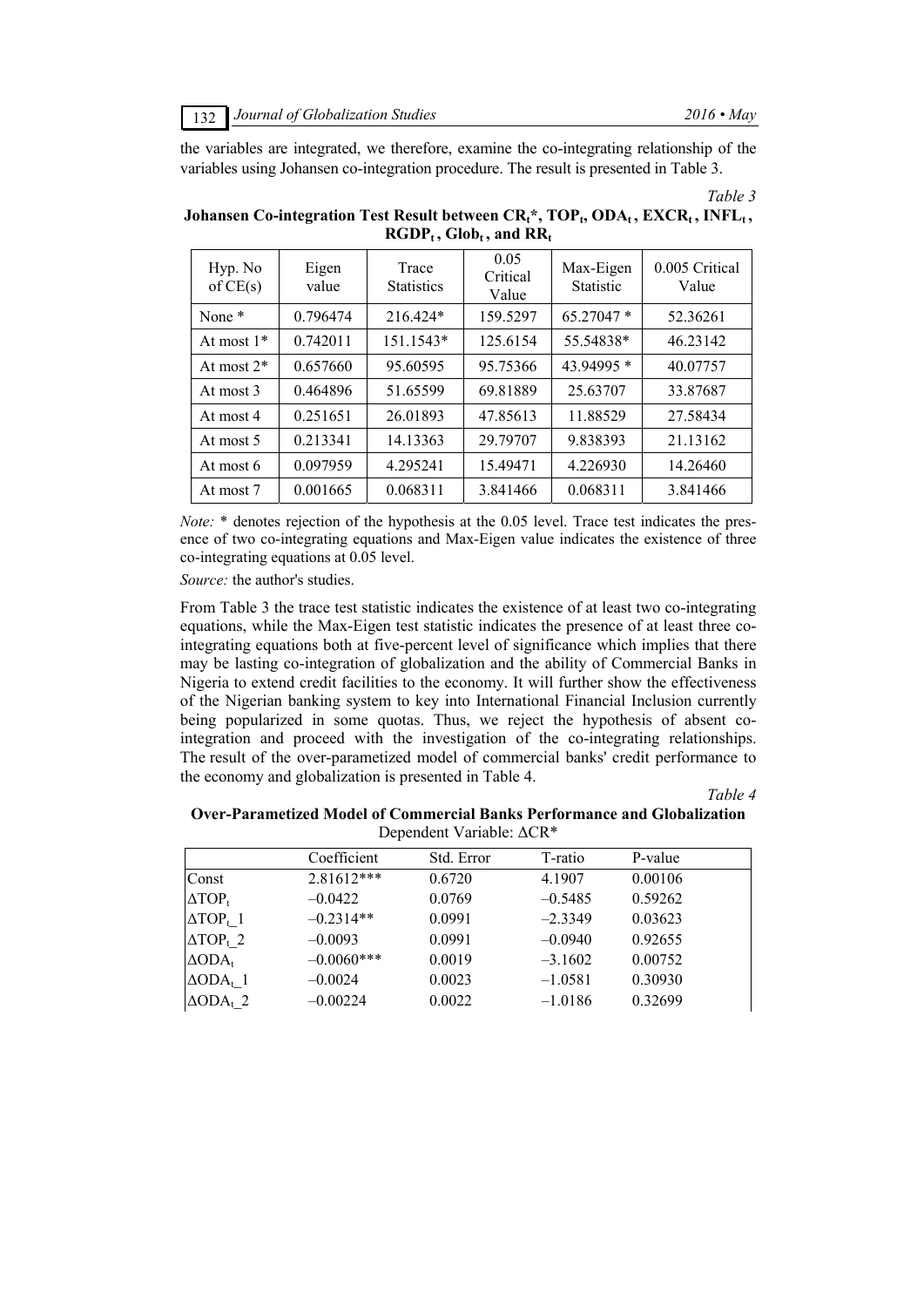|                                            |              |              |                    | 122               |
|--------------------------------------------|--------------|--------------|--------------------|-------------------|
|                                            |              |              |                    | Table 4 continued |
|                                            | Coefficient  | Std. Error   | T-ratio            | P-value           |
| $\triangle logEXCR_t$                      | $-2.1558$    | 1.4915       | $-1.4453$          | 0.17203           |
| $\triangle logEXCR_t$ 1                    | 2.54782      | 1.7509       | 1.4552             | 0.16934           |
| $\triangle logEXCR_{t}$ 2                  | $-7.3337***$ | 1.7159       | $-4.2740$          | 0.00091           |
| $\Delta$ INFL <sub>t</sub>                 | $-0.3927**$  | 0.1773       | $-2.2149$          | 0.04524           |
| $\Delta$ INFL <sub>t</sub> 1               | $-0.2921$    | 0.1884       | $-1.5506$          | 0.14500           |
| $\Delta$ INFL <sub>t</sub> 2               | $0.0744*$    | 0.0365       | 2.0358             | 0.06268           |
| $\Delta RGDP_t$                            | 0.0145       | 0.2290       | 0.0632             | 0.95059           |
| $\Delta RGDP_{L}1$                         | 0.0433       | 0.2283       | 0.1894             | 0.85269           |
| $\Delta \text{RGDP}_{t-}2$                 | 0.03473      | 0.1819       | 0.1910             | 0.85151           |
| $\Delta \text{Glob}_t$                     | $-6.1042**$  | 2.5929       | $-2.3542$          | 0.03495           |
| $\Delta \text{Glob}_{t-}1$                 | 1.48522      | 2.7640       | 0.5374             | 0.60010           |
| $\Delta \text{Glob}_{t_2}$                 | 8.40934**    | 3.8689       | 2.1736             | 0.04881           |
| $RR_t$                                     | $-0.3991**$  | 0.1588       | $-2.5133$          | 0.02593           |
| $RR_t$ 1                                   | 0.16963      | 0.1401       | 1.2109             | 0.24750           |
| $RR_t$ 2                                   | 0.322134     | 0.1881       | 1.7129             | 0.11047           |
| $\Delta$ CR <sub>t</sub> *                 | 0.06669      | 0.1366       | 0.4883             | 0.63349           |
| $\Delta$ CR <sub>t</sub> $^*$ <sup>1</sup> | $-0.2651*$   | 0.1230       | $-2.1543$          | 0.05056           |
| $\Delta$ CR <sub>t</sub> $^*$ _2           | $-0.7879***$ | 0.2267       | $-3.4750$          | 0.00411           |
| ECM 1                                      | $-0.0072$    | 0.1197       | $-0.0602$          | 0.95295           |
| Mean dependent var                         | 0.312821     |              | S.D. dependent var | 4.593365          |
| Sum squared resid                          | 218.7745     |              | S.E. of regression | 4.102293          |
| R-squared                                  | 0.727133     |              | Adjusted R-squared | 0.202389          |
| Log-likelihood                             | $-88.96596$  |              | Akaike criterion   | 229.9319          |
| Schwarz criterion                          | 273.1845     | Hannan-Quinn |                    | 245.4506          |
| Rho                                        | $-0.002698$  |              | Durbin's Watson    | $-0.030823$       |

*Ekong • Globalization and the Performance of Commercial Banks in Nigeria*  $\boxed{122}$ 

*Note:* \*, \*\*\*, \*\*\* indicates significance at 10, 5, and 1 per cent respectively.

*Source:* the author's studies.

It is seen from the table that trade openness, official development assistance, inflation, real interest rate, credit supply to private sector, exchange rate and globalization were all significant at both current and various lagged levels.

Trade openness was negative in attracting foreign income to Nigeria's commercial banks for onward lending to the economy and also to stabilize their profit position in the current period to the tune of almost 4 per cent from every100 per cent trade financed. Such effect will be significant as time passes. The coefficient of ODA was negative for all the period but highly significant in the current period. This implies that ODA is not an important factor in commercial banks' lending portfolio. Unclaimed ODA may not have been extended to service production even at short term bases or may have been used to service investment that does not have real benefit in the economy. However, inflation will be negative and significant in the current time period but positive and significant after a time lag. This means that inflation will reduce foreign financial inflows to the commercial banking system as time passes and will eventually reduce the ability of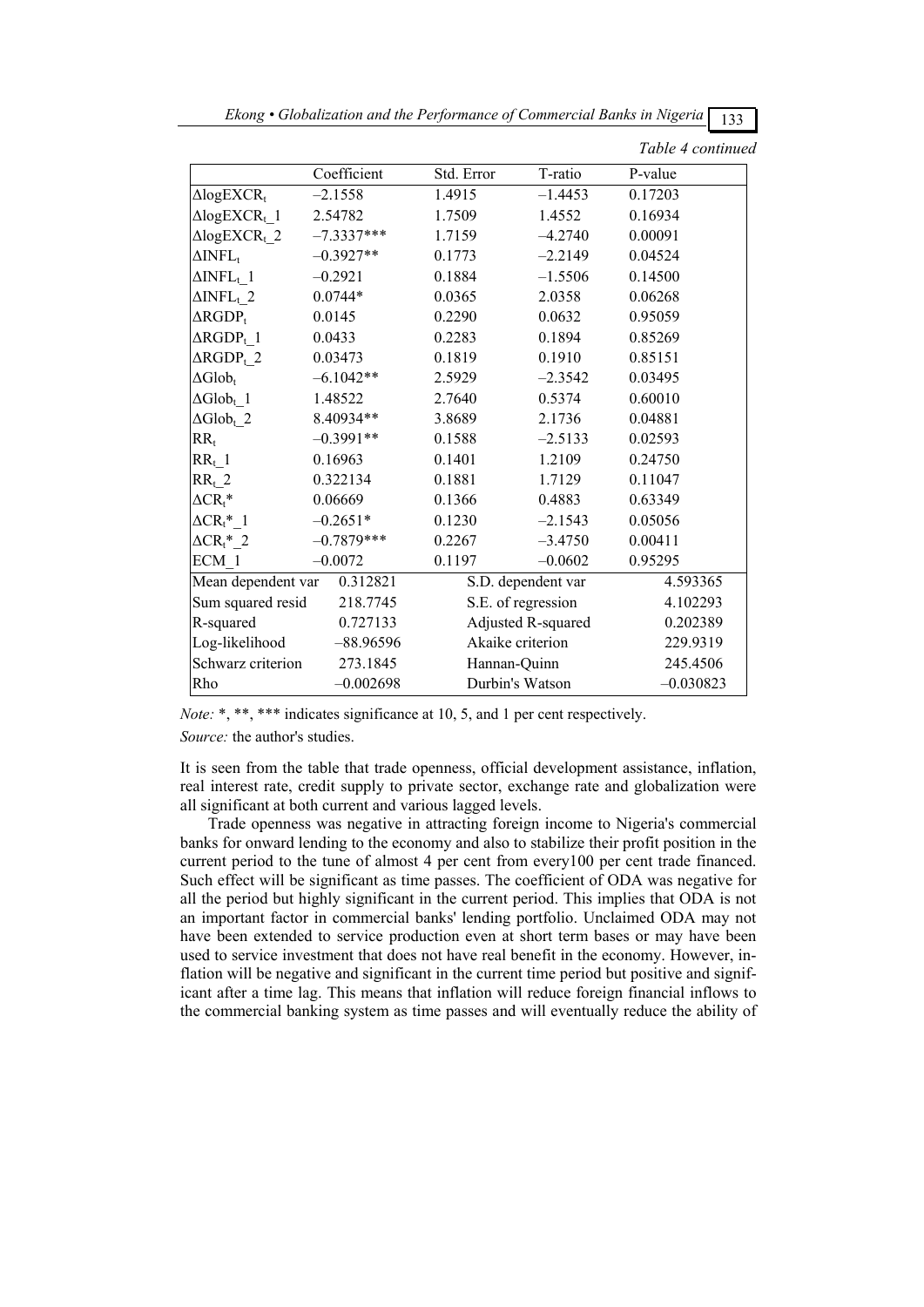commercial banks in extending credit facilities to the economy and, together with the insignificant real GDP and significant but negative real interest rate, present a harsh macroeconomic environment in pooling foreign financial resources into our economy. Perhaps, such macroeconomic environment combined makes it initially difficult for commercial banks and the economy in general to perceive the real effect of globalization. The pattern of globalization policies in the model proves this fact. From the dummy of financial globalization in the current period, we infer that globalization will not produce any useful effect to commercial banks credit allocation to the economy immediately. In fact because of such overall effect, even what was extended in the past periods cannot support the economy very well (as shown by the negative significant coefficients of the CR\* lagged). The pooled foreign financial resources were not enough to extend financial assistance to the economy in the past, nor will that positively affect the current period. However, as the economy grows and adjusts, the positive and significant effect of globalization policies may become evident. This is supported by the globalization dummy index of 8.4 in lagged two periods.

The parsimonious short run dynamic model of the effect of financial globalization on commercial banks credit allocation to the economy is presented in Table 5. It shows that only trade openness in lagged one period, ODA in current and lagged one period, index of globalization policies in current period, inflation in current and one period lagged, credit supply to the economy in lagged one and two periods and exchange rate in current period, negatively affect credit allocation by commercial banks in Nigeria. The effect of real price of fund was mixed, negative at inception but positive afterwards. Contrary to expectation, real GDP was not found to be a determinant of Commercial Banks Credit Allocation in the period of financial globalization. The index of globalization policies was negative and significant in one per cent in current period. This means that financial globalization did not help commercial banks in Nigeria to extend credit to the private sector at the initial instance, but may do so after some time to the tune of over 9.2 per cent.

*Table 5* 

| <b>Short Run Dynamic Model of Commercial Banks Performance and Globalization</b> |  |
|----------------------------------------------------------------------------------|--|
| Dependent Variable: $\Delta$ CR <sup>*</sup>                                     |  |

|                                    | Coefficient         | Std. Error | t-ratio   | p-value |
|------------------------------------|---------------------|------------|-----------|---------|
| Const                              | 2.7785***           | 0.7044     | 3.9444    | 0.00065 |
| $\triangle TOP_t$ 1                | $-0.2088**$         | 0.0778     | $-2.6852$ | 0.01321 |
| $\triangle ODA_t$                  | $-0.0054***$        | 0.00085    | $-6.3674$ | 0.00001 |
| $\triangle ODA_t$ 1                | $-0.00145**$        | 0.00063    | $-2.3017$ | 0.03075 |
| $\triangle$ logEXCR <sub>t</sub> 1 | $2.79 \text{ } 3**$ | 1.0631     | 2.6268    | 0.01508 |
| $\triangle$ logEXCR <sub>t</sub> 2 | 7.4226***           | 1.2526     | 5.9258    | 0.00005 |
| $\Delta$ INFL <sub>t</sub>         | $-0.3282**$         | 0.1287     | $-2.5503$ | 0.01788 |
| $\Delta$ INFL <sub>t</sub> 1       | $-0.4071***$        | 0.1297     | $-3.1388$ | 0.00460 |
| $\Delta$ INFL <sub>t</sub> 2       | $0.0749***$         | 0.0256     | 2.9226    | 0.00766 |
| $\Delta \text{Glob}_{t}$           | $-4.7484***$        | 1.0333     | $-4.5955$ | 0.00013 |
| $\Delta \text{Glob}_t$ 2           | 9.2120***           | 2.6937     | 3.4198    | 0.00234 |
| $RR_t$                             | $-0.3343***$        | 0.1174     | $-2.8481$ | 0.00910 |
| $RR_t$ 2                           | $0.4269***$         | 0.1374     | 3.1060    | 0.00498 |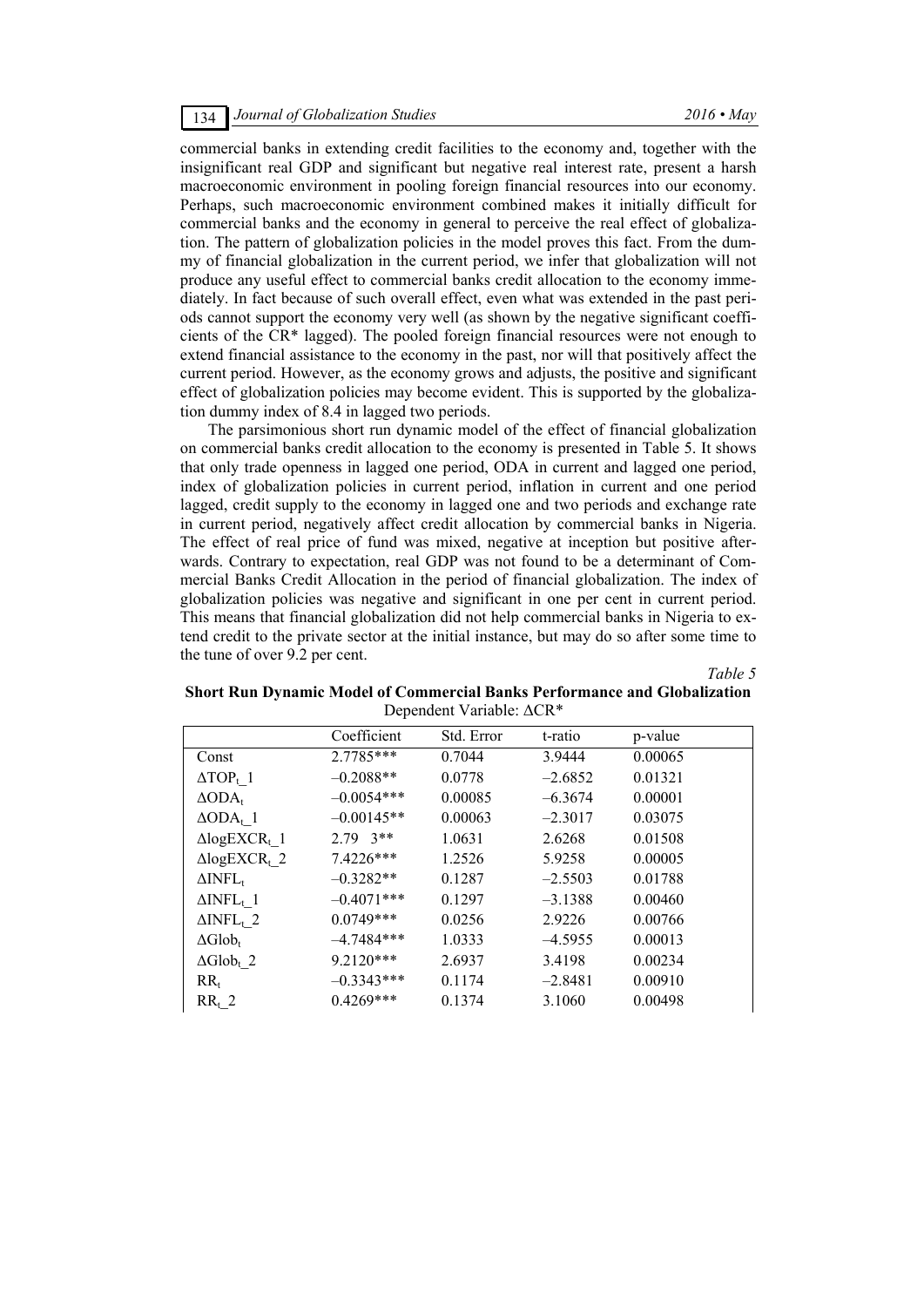|                                         | Ekong • Globalization and the Performance of Commercial Banks in Nigeria |               |                    | 135               |  |
|-----------------------------------------|--------------------------------------------------------------------------|---------------|--------------------|-------------------|--|
|                                         |                                                                          |               |                    | Table 5 continued |  |
| $\Delta$ CR <sup>*</sup> <sub>t</sub> 1 | $-0.2042***$                                                             | 0.0701        | $-2.9117$          | 0.00785           |  |
| $\Delta$ CR <sup>*</sup> <sub>t</sub> 2 | $-0.7645***$                                                             | 0.1983        | $-3.8563$          | 0.00080           |  |
| ECM 1                                   | $-0.4877***$                                                             | 0.1230        | $-3.9655$          | 0.00076           |  |
| depen ent<br>Mean                       | 0.312821                                                                 |               | S.D. dependent var | 4.593365          |  |
| var                                     |                                                                          |               |                    |                   |  |
| Sum squared resid                       | 241.0590                                                                 |               | S.E. of regression | 3.237410          |  |
| R-squared                               | 0.699339                                                                 |               | Adjusted R-squared | 0.503255          |  |
| Log-likelihood                          | $-90.85746$                                                              |               | Akaike criterion   | 213.7149          |  |
| Schwarz criterion                       | 240.3319                                                                 | Hannan-Quinn  |                    | 223.2649          |  |
| Rho                                     | $-0.090879$                                                              | Durbin-Watson |                    | 2.012054          |  |

*Note:* \*\*, \*\*\* indicates significance at 5, and 1 per cent respectively. *Source:* the author's studies.

Over time, a one-percent increase in financial globalization will improve Nigeria's commercial banks' ability to extend credit to the private sector by 10 percentage point and above (see Table 5). On an earlier occasion Adegbite and Adetiloye (2013) have shown that financial globalization effect will be marginal in economy. The previous values of credit allocation to the economy have also been shown to affect the present ability of commercial banks to extend credit facility significantly but in a negative way. This indicates the effectiveness of credit management by the commercial banks. It may be interpreted that large loan debt overhang (increased non-performing loan ratio) in banks is a key factor in this negative trend.

More generally, our Error Correction Mechanism lags one term and meets the a priori expectation of being negative. A critical investigation reveals that about 49 per cent of the disturbances in the long run equilibrium trend of credit allocation by commercial banks in Nigeria is corrected annually by the system and that it will take little more than two years (2.04) for the equilibrium trend path of sustained credit allocation to be restored. The Durbin-Watson statistic of 2.01 shows that our variables were not serially correlated. The model also shows that about 50 per cent of fluctuations in credit allocation by the Nigerian commercial banks to the private sector are explained by the independent variables in the model.

In the long run, a one-percent increase in participation in globalization will improve Nigeria's commercial banks' ability to extend credit to the private sector by ten and more percentage points (see Table 6). However, the study shows that continued trade openness to other economies will not benefit commercial banks in the future, nor will Official Development Assistance do in domestic credit allocation. This realization may suggest the workability of structuralist hypothesis of banking operations in Nigeria. The economy, having grown to a steady state of generating positive net income for itself may not necessarily depend on ODA to support development and hence such negative and significant outcome.

Trade openness continued to show a negative significant trend throughout the model. A possible explanation for this may be the product dumping in the country. Nigeria imports different kinds of goods whose production is not financed by the banking system; thereby, this produces such a negative trend throughout the study.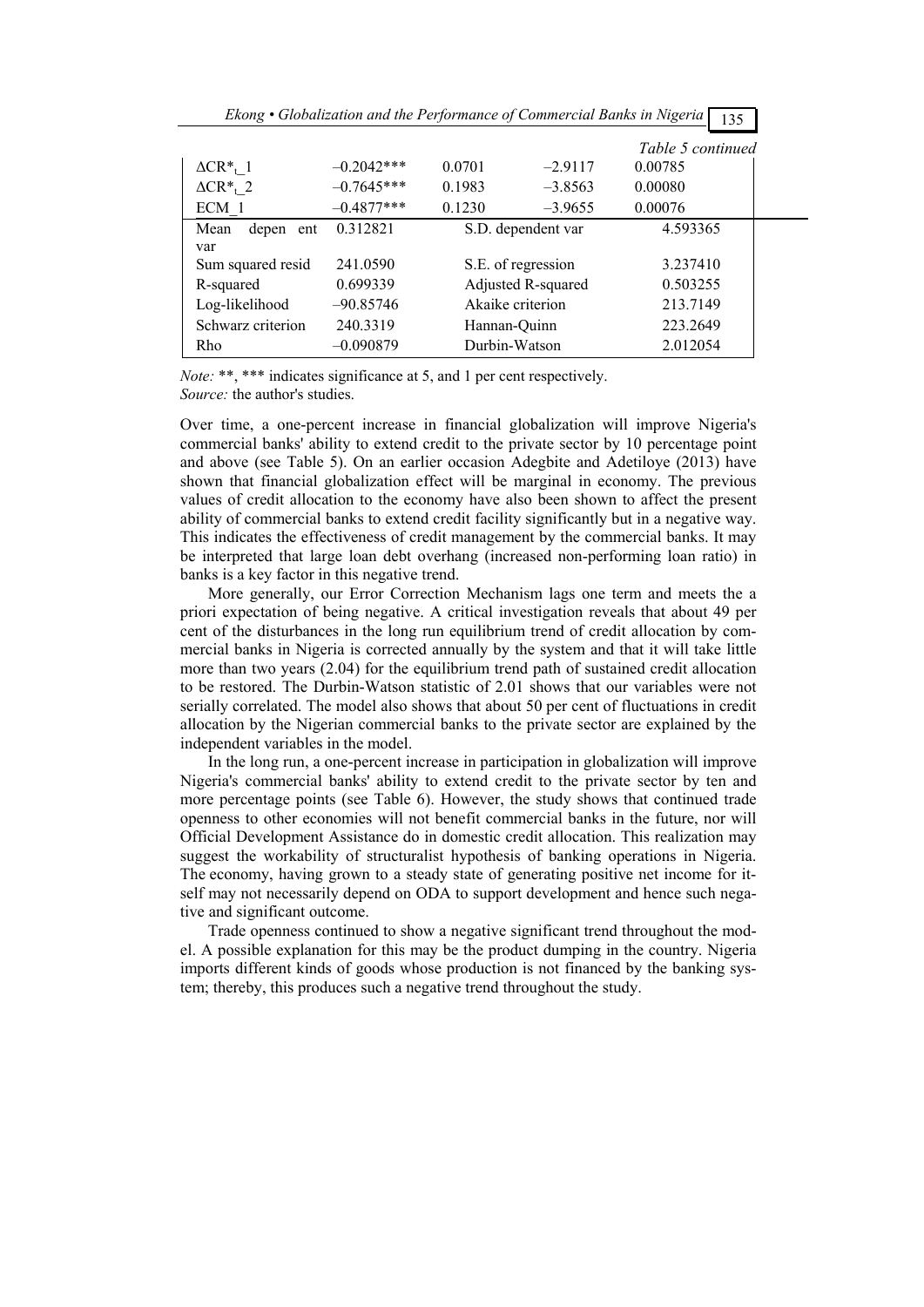Exchange rate will exert a positive and significant influence on commercial banks credit allocation in Nigeria in the long run. Overtime, Nigeria may become able to finetune the exchange rate policies in such a way that a per cent increase in exchange rate will drive foreign revenue to commercial banks for onward lending to the private economy to the tune of 0.1 per cent and couple with falling inflation, thus, accruing more benefits to the economy. The long run relationship also shows that current production of goods and services will not assist commercial banks to make credit allocation to the economy during financial globalization. A percentage increase in current production is sure to reduce commercial banks credit allocation by 0.44 per cent. This may possibly affect the current price of credit in the economy and ultimately make the real price of funds become unattractive both to local and foreign investors by say 4 per cent. Overall, the long run model explains 26 per cent of variations of credit supply by commercial banks to the economy by the independent regressors. The *F* probability ratio of 0.0001 confirms that our model is a good fit.

*Table 6* 

| Dependent variable: CR*        |              |                    |                    |                 |  |  |
|--------------------------------|--------------|--------------------|--------------------|-----------------|--|--|
|                                | Coefficient  | Std. Error         | t-ratio            | <i>p</i> -value |  |  |
| Const                          | 24.2557***   | 3.9396             | 6.1569             | 0.00001         |  |  |
| $TOP_t$                        | $-0.1490**$  | 0.0651             | $-2.2886$          | 0.02826         |  |  |
| $ODA_t$                        | $-0.0053**$  | 0.0022             | $-2.4326$          | 0.02024         |  |  |
| $EXCR_t$                       | $0.0626**$   | 0.0288             | 2.1722             | 0.03670         |  |  |
| INFL <sub>t</sub>              | $-0.3790$    | 0.2342             | $-1.6185$          | 0.11454         |  |  |
| $RGDP_t$                       | $-0.4377***$ | 0.0907             | $-4.8276$          | 0.00003         |  |  |
| $Glob_{t}$                     | 10.0721 ***  | 3.3719             | 2.9871             | 0.00512         |  |  |
| $RR_{t}$                       | $-0.3937*$   | 0.2252             | $-1.7483$          | 0.08917         |  |  |
| Mean dependent var<br>16.16791 |              | S.D. dependent var | 7.180895           |                 |  |  |
| Sum squared resid              | 1335.441     |                    | S.E. of regression | 6.177010        |  |  |
| R-squared                      | 0.383379     |                    | Adjusted R-squared | 0.260055        |  |  |
| F(7, 35)                       | 6.639658     |                    | $P-value(F)$       | 0.000050        |  |  |
| Log-likelihood                 | $-134.8844$  |                    | Akaike criterion   | 285.7688        |  |  |
| Schwarz criterion              | 299.8584     |                    | Hannan-Quinn       | 290.9646        |  |  |
| Rho                            | 0.578922     |                    | Durbin-Watson      | 0.849025        |  |  |

**Long Run Relationship for the Model** 

*Note:* \*\*, \*\*\* indicates significance at 5, and 1 per cent respectively.

*Source:* the author's studies.

# **5. Conclusions**

Globalization has been accepted by most countries of the world as a multiplier of growth and development. After examining the Nigerian case with respect to the performance of commercial banks in credit assistance to the private economy, we found out that a positive effect of globalization in Nigeria is a time-lagged process. One possible reason for this is the dependent nature of the real economy on foreign finished products. Thus, what occupies the country's globalization portfolio are financial proceeds of out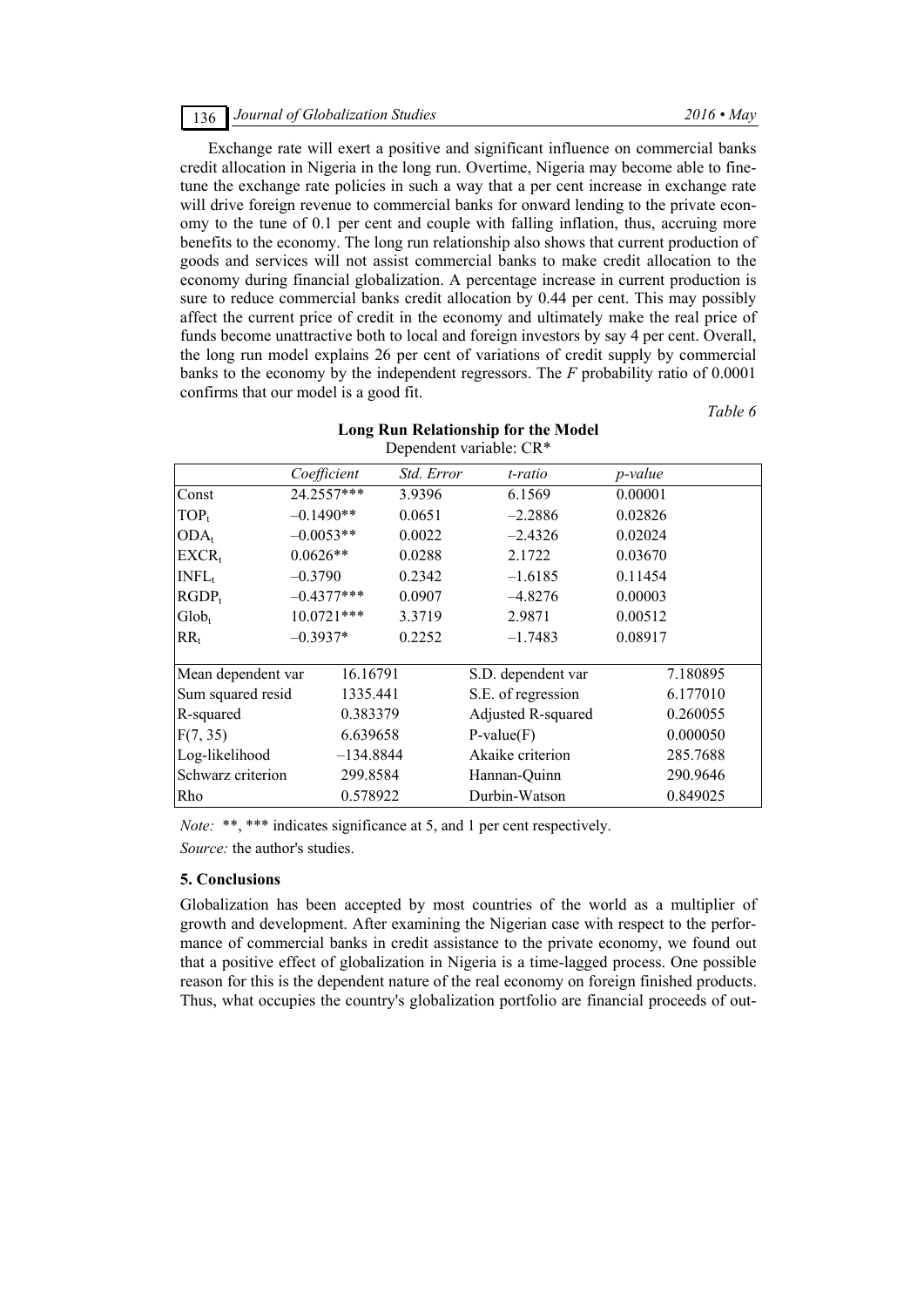flows rather than inflows. Globalization inflows to Nigeria are merely capital goods whose production finances are made outside the country with Nigerian commercial banks only serving as payment transmission link and hence instead of supporting the real economy positively, the opposite is the case. What happened to Nigeria in the globalization discourse exposes the policy needed for local content development. We recommend improvement on the country's manufacturing and industrial capacity to reverse the trend. Revamping neglected industries in agriculture and energy sectors will boost commercial banks participation in production financing and improve Nigeria's globalization outflows so much that the foreign financial inflows will boost commercial banks performance in Nigeria.

#### **REFERENCES**

- Adams, S. 2010. Globalization and Economic Growth in Sub Sahara Africa. In Deng, K. (ed.), *Globalization – Today, Tomorrow*, InTech, DOI: 10.5772/10224. URL: http:// www.intechopen.com/books/globalization--today--tomorrow/globalization-and-economicgrowth-in-africa.
- Adegbite, E. O., and Adetiloye, K. A. 2013. Financial Globalisation and Domestic Investment in Developing Countries: Evidence from Nigeria. *Mediterranean Journal of Social Sciences* 6 (4): 213–221.
- Ajayi, F. O., and Atanda, A. A. 2012. Globalization and Macroeconomic Stability in Nigeria: An Autoregressive Adjustment Analyses. *European Journal of Globalization and Development Research* 3 (1): 176–193.
- Ajilore, T. 2005. Growth Effects of Capital Accounts Liberalization: Evidence from Vector Error Correction Model in Nigeria*. International Journal of Social Sciences* 4 (1): 139–151.
- Al-Rodhan, N. R. F., Stoudmann, G., and Herd, G. 2006. *Proposal for a Globalization Matrix: Quantifying Impacts and Responses*. Geneva Centre for Security Policy.
- Goyal, K. A. 2006. Impact of Globalization on Developing Countries (With Special Reference to India). *International Research Journal of Finance and Economics* 5: 1450–2887.
- KOF Index of Globalization. URL: http://globalization.kof.ethz.ch/query/. Accessed: 18.06.2015.
- Lozane-Vivas, A. A, Pastor, J. T., and Pastor J. M. 2002. An Efficiency Comparison of European Banking Systems Operating Under Different Environmental Conditions. *Journal of Productivity Analysis* 18: 59–77.
- Mamman, A., and Baydoun, N. (n.d.) *The Meaning of Globalization: A study in the Nigerian Commercial Banking Sector*. Manchester: Institute for Development Policy and Management University of Manchester. URL: http: www.wbiconpro.com/. Accessed: 12.06.2013.
- Nwokoma, N. I. 2004. Globalization, Open Regionalism and the ECOWAS Stock Markets. In Ozo Eson, P. I., and Evbuomwan, G. (eds.), *Globalization and Africans Economic Development* (pp. 483–505). Ibadan: The Nigerian Economic Society.
- Ogunleye, E. K. 2008. Financial Globalization and Macroeconomic Performance in Sub-Saharan Africa: Evidence from Nigeria. *African Journal of Economic Policy* 15 (1): 1–44.